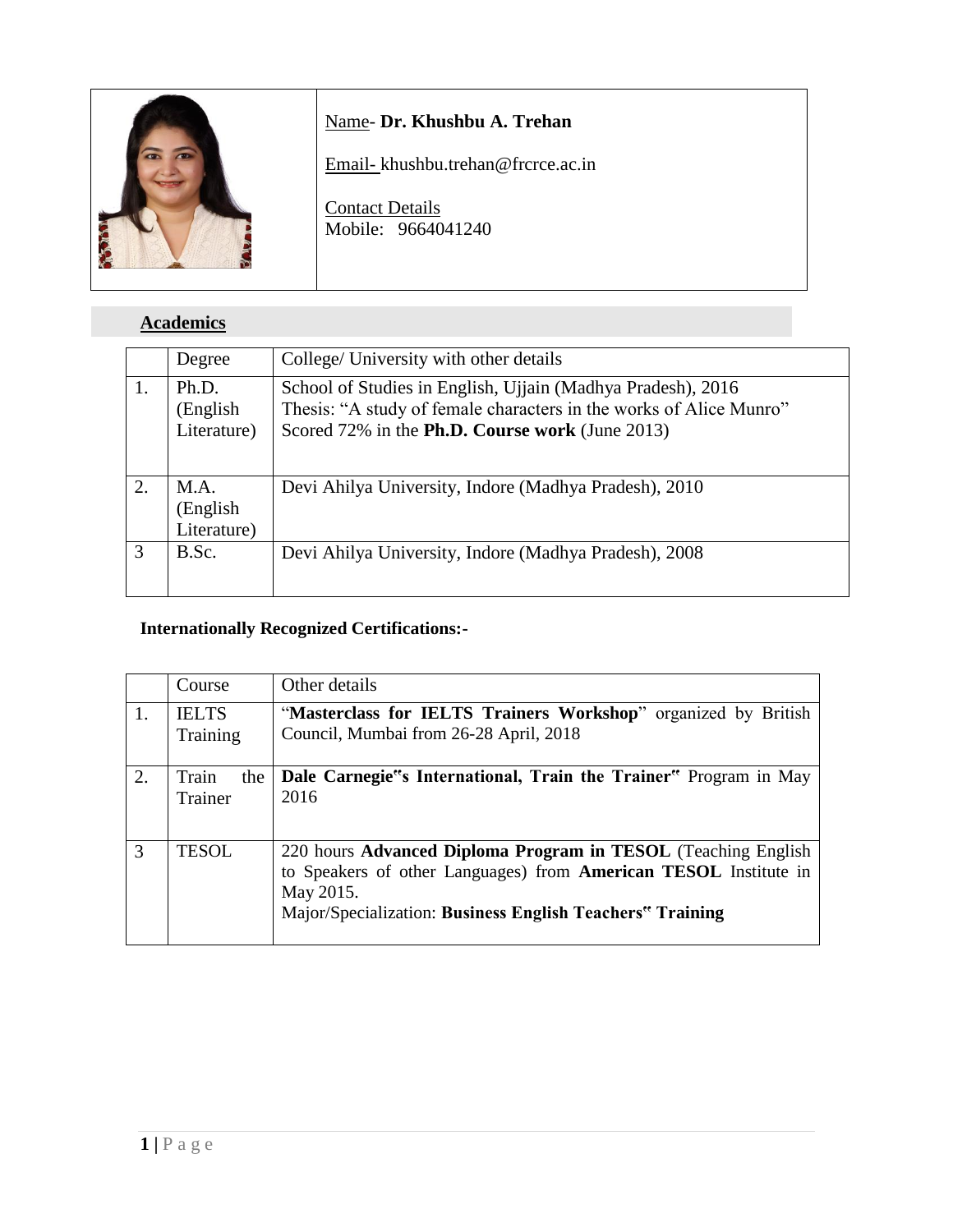## **Professional Experience**

|    | Duration    | Designation                     | College with details                    |
|----|-------------|---------------------------------|-----------------------------------------|
|    |             |                                 |                                         |
| 1. | January     |                                 | Fr. Conceicao Rodrigues College of      |
|    | 2016<br>to  | Assistant<br>Professor          | Engineering, Mumbai                     |
|    | Present     | Skills/<br>(Communication)      | (January 2016 to Present)               |
|    |             | <b>Business Communication</b> ) |                                         |
| 2. | December    | Professor<br>Assistant          | Acropolis Technical Campus,<br>Indore   |
|    | $2011 -$    | (Communication Skills)          | (Engineering/Management)                |
|    | May 2013    |                                 |                                         |
| 3  | July 2010 - | Assistant<br>Professor          | Altius Institute of University Studies, |
|    | June 2011   | Literature/<br>(English)        | Indore                                  |
|    |             | <b>Business English</b> )       |                                         |

### **Courses, Conferences and Workshops (Programs Attended)**

|                | Duration                      | Institution                                                                                                                                                | Details of the Course                                                                                                                                 |
|----------------|-------------------------------|------------------------------------------------------------------------------------------------------------------------------------------------------------|-------------------------------------------------------------------------------------------------------------------------------------------------------|
| 1              | $24 - 25$<br>November<br>2018 | Snowball-<br>Celebrate<br>Learning, Indore                                                                                                                 | Two-day workshop on "Ultimate People Mastery"                                                                                                         |
| $\overline{2}$ | 20 April, 2018                | of<br><b>ICHARS-</b><br>Institute<br>Clinical<br>Hypnosis<br>and<br>Related<br>Sciences,<br>Mumbai                                                         | One day workshop on "Goal setting"                                                                                                                    |
| $\overline{3}$ | 23 April 2018-<br>05 May 2018 | Thadomal<br>Shahani<br>Engineering<br>College,<br>Mumbai                                                                                                   | Two week ISTE approved Refresher Program entitled,<br>"Contemporary Trends and Practices in Inter-Personal<br>Communication and Business Arbitration" |
| $\overline{4}$ | 4 February,<br>2017           | Department of Computer<br>Engineering<br>and<br>Information Technology,<br>Conceicao<br><b>Father</b><br>College<br>Rodrigues<br>of<br>Engineering, Mumbai | "Stress"<br>Faculty<br>Development Programme<br>on<br>Management & Yoga for Healthy Life"                                                             |

## **Courses, Conferences and Workshops (Programs Coordinated)**

|      | January Humanities and Science one week ISTE approved Short Term Training |  |  |  |                                                        |
|------|---------------------------------------------------------------------------|--|--|--|--------------------------------------------------------|
| 2018 | Department,                                                               |  |  |  | Father   Programme (STTP) entitled, "A Journey Towards |
|      | Conceicao Rodrigues   Awareness"                                          |  |  |  |                                                        |
|      | College of Engineering,                                                   |  |  |  |                                                        |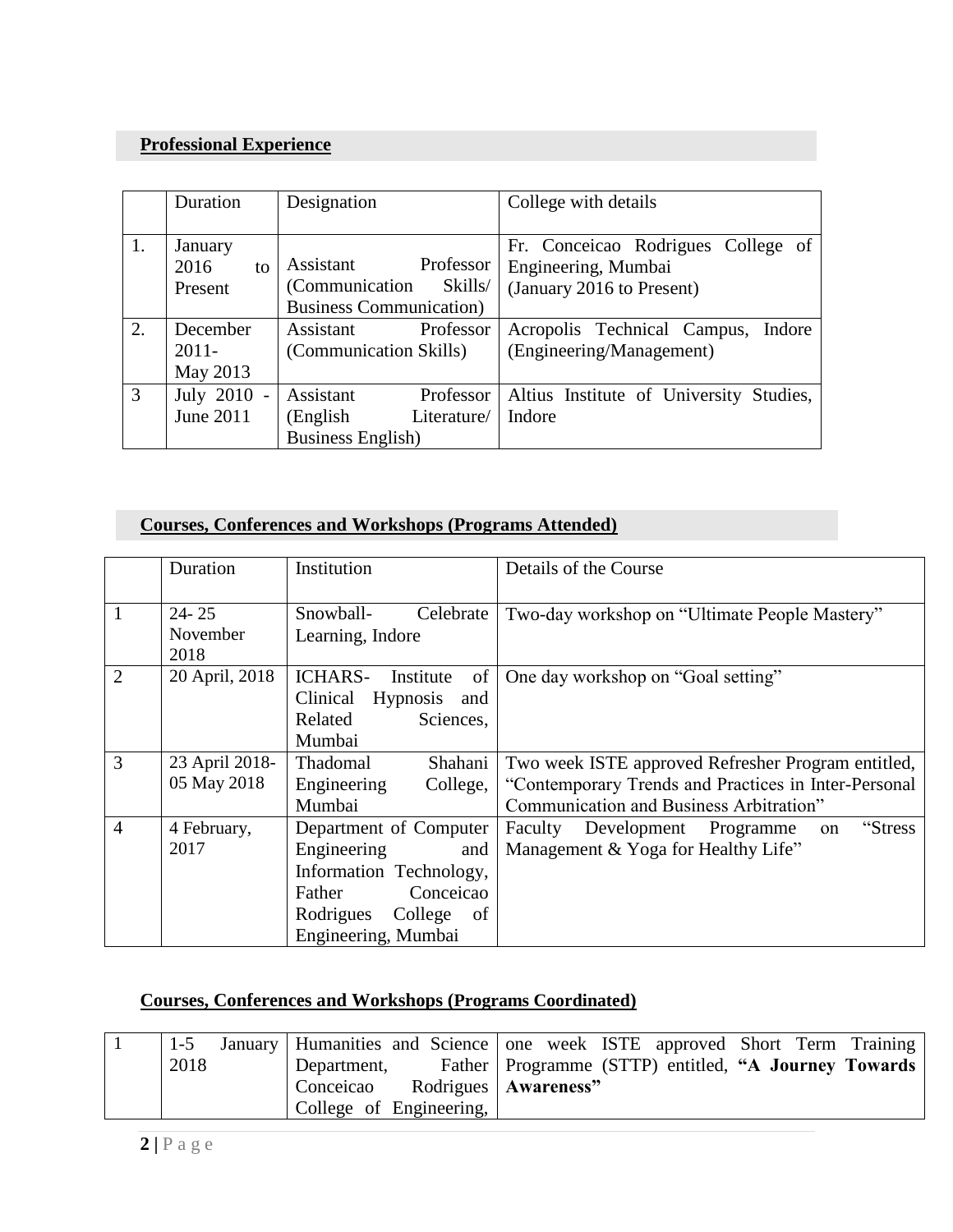|   |      | Mumbai                                |                                                       |
|---|------|---------------------------------------|-------------------------------------------------------|
| 2 |      | 24- 28 April   Humanities and Science | one week ISTE approved Short Term Training            |
|   | 2017 | Father  <br>Department,               | Programme (STTP) entitled, "Life Balance: To          |
|   |      | Conceicao                             | Rodrigues   Overcome Stress Through Yogic Techniques" |
|   |      | College of Engineering,               |                                                       |
|   |      | Mumbai                                |                                                       |
| 3 |      | 5-6 February Humanities and Science   | Faculty Development Programme on "Teaching and        |
|   | 2016 | Father<br>Department,                 | <b>Beyond: Widening Horizons"</b>                     |
|   |      | Conceicao<br>Rodrigues                |                                                       |
|   |      | College of Engineering,               |                                                       |
|   |      | Mumbai                                |                                                       |

# **Research Publications & Papers presented**

| Year |    | <b>Paper Publications in National/International Journals</b>                                                                                                                                                                                                                                               |
|------|----|------------------------------------------------------------------------------------------------------------------------------------------------------------------------------------------------------------------------------------------------------------------------------------------------------------|
| 2017 | 1. | Paper entitled "Impact of Electronic Media on ELT: An Analysis" got published<br>in a peer refereed and indexed Journal, Special Issue- XXLL "Research Journey"<br>(ISSN: 2348-7143) and Impact Factor- 3.452 by International Research Fellow<br>Association, December 2017                               |
| 2017 | 2. | Paper entitled "Mahesh Dattani"s Tara: A Silent Cry of An Indian Girl Child"<br>got published in a refereed UGC Approved International Journal of Higher<br>Education and Research Society (ISSN-2349-0209) Volume V, Issue II, October<br>2017                                                            |
| 2017 | 3. | Paper entitled "Newspapers: A Gateway to Acquire Vocabulary" got published in<br>a refereed International Journal of Higher Education and Research Society<br>(ISSN-2349-0209) Volume V, Issue I, April 2017                                                                                               |
| 2016 | 4. | Paper entitled "Business Communication Skills: An Indispensable life skill to<br>handle diversity at the work place" got published in Quest- Journal of<br>Management Research (ISSN:0976-2000), Volume.7, Issue- 1 March 2016<br>published by Chetana"s R.K. Institute of Management and Research, Mumbai |
| 2016 | 5. | Paper entitled "Issues of Gender Discrimination in the Play of Mahesh Dattani:<br>Tara" got published in Research Journal of English Language and Literature<br>(RJELAL) (ISSN:2395-2636), Volume.4, Issue- 1 January 2016                                                                                 |
| 2015 | 6. | Paper entitled "Shashi Deshpande"s That Long Silence: The Inevitable Silence of<br>an Indian Woman" got published in Global English-Oriented Research Journal<br>(GEORJ), An International Peer-Reviewed Open Access Journal in English (ISSN<br>2454-5511), Volume.1, Issue- 3 December 2015              |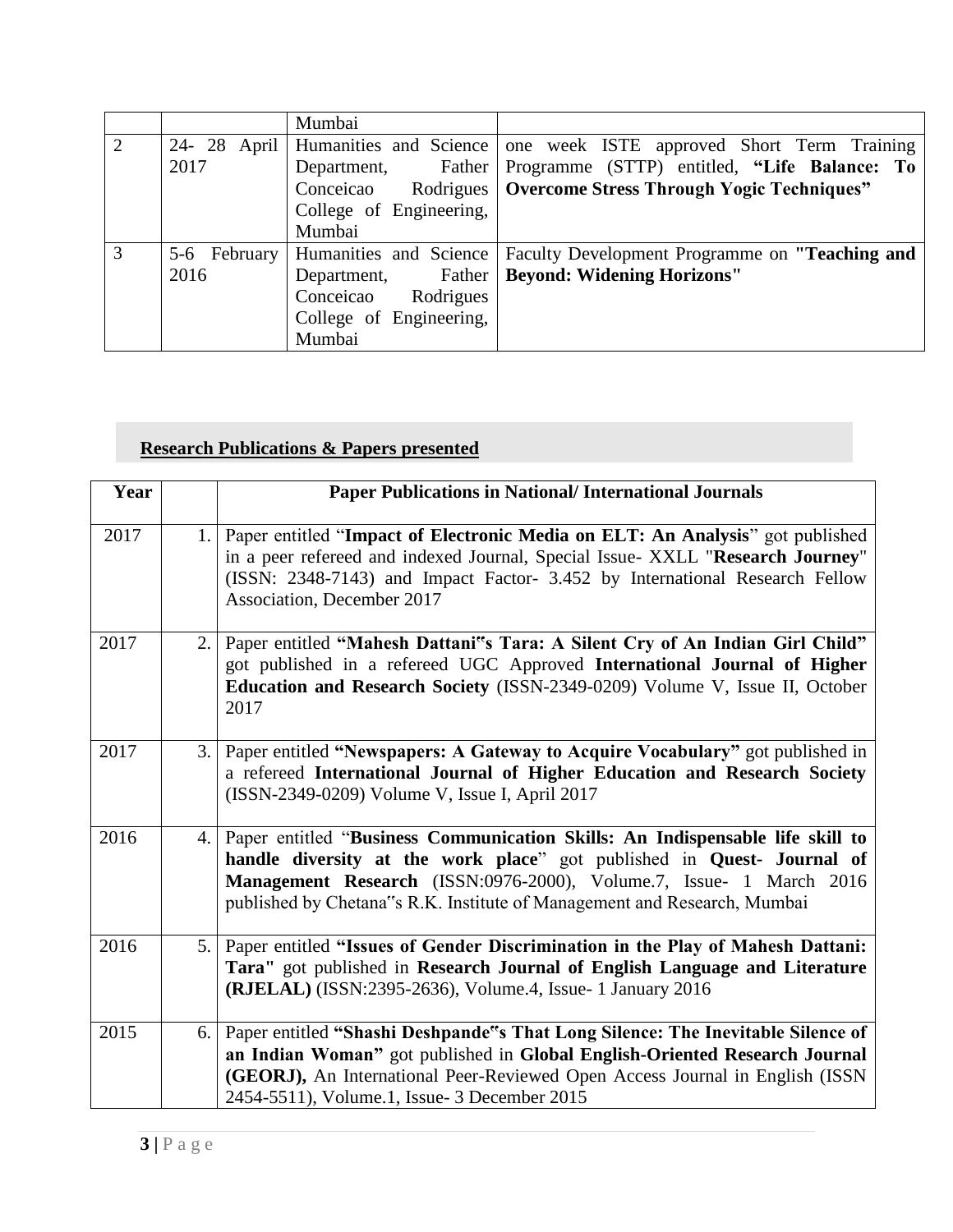| 2015 | 7. | Paper entitled "Translation: Transferring Language and Culture" got published<br>in LangLit- An International Peer-Reviewed Open Access Journal in English<br>(ISSN 2349-5189), Volume.1, Issue- 3 February 2015                                                                                                                      |
|------|----|---------------------------------------------------------------------------------------------------------------------------------------------------------------------------------------------------------------------------------------------------------------------------------------------------------------------------------------|
| 2014 | 8. | Paper entitled "Munro"s Boys and Girls- A Portrayal of the Lives of Girls and<br>Women" got published in The Criterion-An International Journal in English<br>(ISSN 0976-8165), Bi-monthly Refereed and Indexed Open Access E-Journal,<br>Volume.5, Issue- 5 October 2014                                                             |
| 2014 | 9. | Paper entitled "Regionalization in Alice Munro"s Dance of the Happy Shades"<br>got published in The Journal of Higher Education & Research Society: A<br>Refereed International (ISSN 2349-0209) Volume-3 Issue-1 October 2014                                                                                                        |
| 2014 |    | 10 Paper entitled Exploring Science in Black Fiction; A Study of Octavia Butler"s<br>Parable Series got published in International Journal Of Multifaceted And<br>Multilingual Studies (ISSN: 2350-0476) Volume-1, Issue-2 October 2014                                                                                               |
| 2014 |    | 11 Paper entitled "Exploring Female Characters in Chitra Banerjee Divakaruni"s<br>Sister of My Heart" got published in Nativism- Indian English Fiction (ISBN:<br>978-81-7487-882-3) by Department of English, Dr. Bhagat Sahai College Govt<br>College, Gwalior (M.P.) in the year 2014.                                             |
| 2013 | 12 | Paper entitled "Role of Supervisor in Research: A Study of Vikram University"<br>got published in Educational Research: Issues and Concerns (ISBN: 978-93-<br>82498-61-2) by Centre of Advanced Study in Education, Faculty of Education and<br>Psychology, The Maharaja Sayajirao University of Baroda, Vadodara in the year<br>2013 |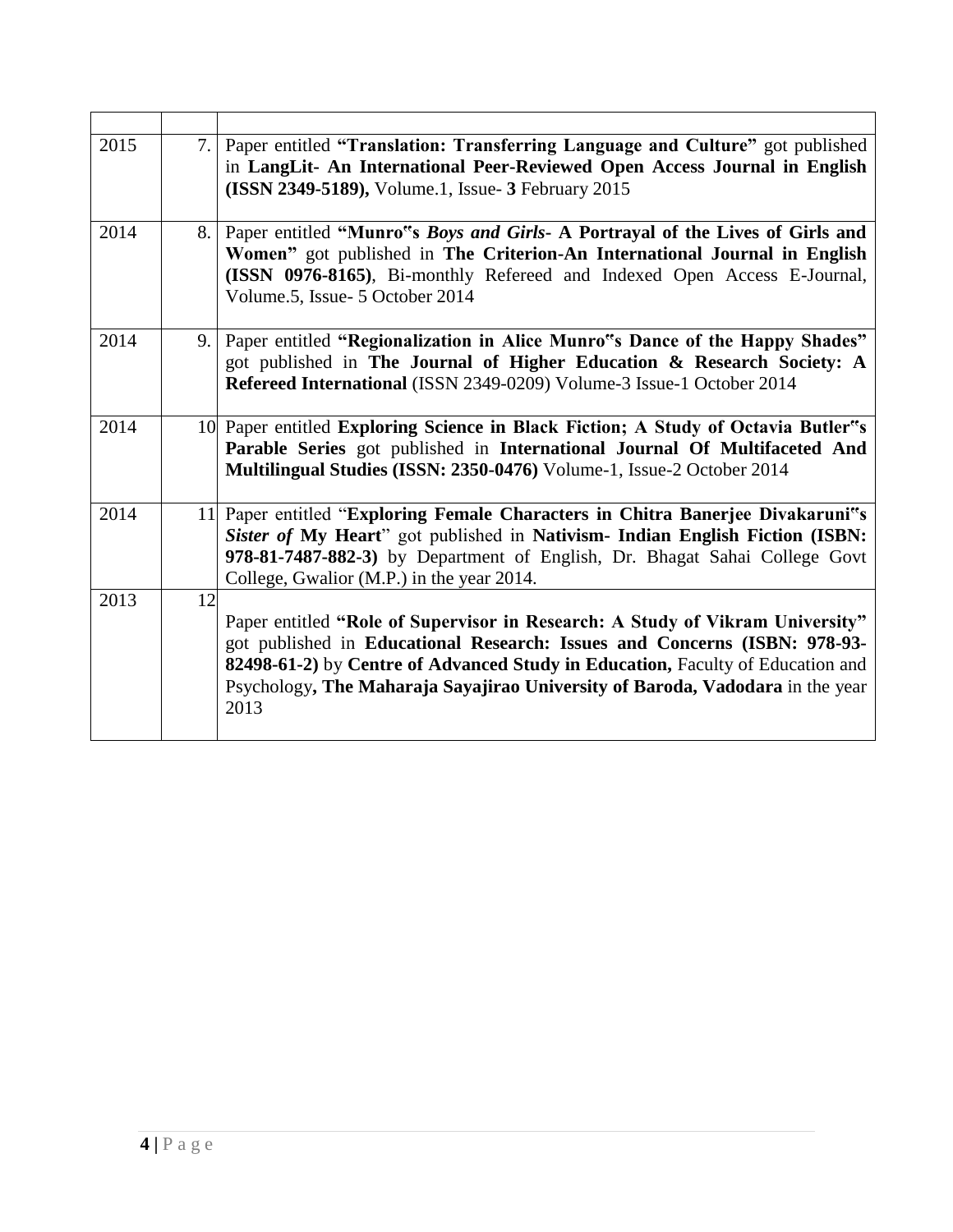|       |                | <b>Papers Presented at National/ International Conferences:-</b>                                                                                                                                                                                                                                                                                                                                                                                   |
|-------|----------------|----------------------------------------------------------------------------------------------------------------------------------------------------------------------------------------------------------------------------------------------------------------------------------------------------------------------------------------------------------------------------------------------------------------------------------------------------|
| 2019. | $\mathbf{1}$   | Presented a paper entitled "Emotionally Intelligent Teachers Engineering<br><b>Emotional Happiness in the Classrooms"</b> at the thirteenth International Conference<br>on Business and Entrepreneurial Practices for Global Prosperity and Happiness<br>organized by Prestige Institute of Management and Research, Indore on 9-10<br>February 2019                                                                                               |
| 2017  | 2              | Presented a paper entitled "Learning English Language Digitally: An Analysis" at<br>the International Conference on Re-imagining the Text: English Studies and<br>Digital Humanities organized by Guild of Indian English Writers, Editors and<br>Critics in collaboration with Maniben Nanavati Women"s College, Mumbai held in<br>the year 2017.                                                                                                 |
| 2014  | 3              | Presented a paper entitled "Caste and Gender Marginalization in The God of<br>Small Things" in the UGC sponsored International Conference on "Postmodernism<br>and Indian English Literature" organized by Department of English, Bharati<br>Vidyapeeth University, Pune held in the year 2014.                                                                                                                                                    |
| 2013  | $\overline{4}$ | Presented a paper entitled "Communication Apprehension in Undergraduate<br>Engineering Students with special reference to Indore Region" in "Confluence",<br>the Annual International Seminar on "Teaching of English as Second Language"<br>organized by Tulsiramji Gaikwad- Patil College of Engineering and Technology<br>(TGPCET), Nagpur, affiliated to Rashtrasant Tukadoji Maharaj Nagpur University,<br>Maharashtra held in the year 2013. |
| 2013  | 5              | Presented a paper entitled "Inductive Approach: An Effective Way of Teaching<br>Grammar" in the third National Conference on "Making the Teaching and<br>Learning of Grammar a Pleasure: Challenges and Solutions" organized by The<br><b>English Language Teaching Institute of Symbiosis (ELTIS), Pune with University</b><br>of Cambridge and Oxford University Press as the conceptual Co-sponsors held in the<br>year 2013.                   |
| 2013  | 6              | 10. Presented a paper entitled "Issues of Gender Discrimination in the Play of<br>Mahesh Dattani: Tara" in the UGC Sponsored National Conference on "Myth,<br>History, Tradition and Modernity in Indian English Drama" organized by Govt.<br>Autonomous P.G. College, Chhindwara (M.P.) held in the year 2013.                                                                                                                                    |
| 2013  | $\overline{7}$ | Presented a paper entitled "The Psychoanalytical Study of Identity in Alice<br>Munro"s Dance of the Happy Shades" in the UGC Sponsored National Conference<br>on "Genre Fiction by British and Marathi Women Novelists" at D.R.Mane<br>Mahavidyalaya, Kagal in association with Department of English, Shivaji<br>University, Kolhapur held in the year 2013.                                                                                      |
| 2013  | 8              | Presented a paper entitled "ICT: A Catalyst to Procure Women Empowerment"<br>in the National Seminar on "Different Dimensions of Madhya Pradesh and Indian<br>Economy: Challenges and Way Ahead" sponsored by School of Studies in                                                                                                                                                                                                                 |